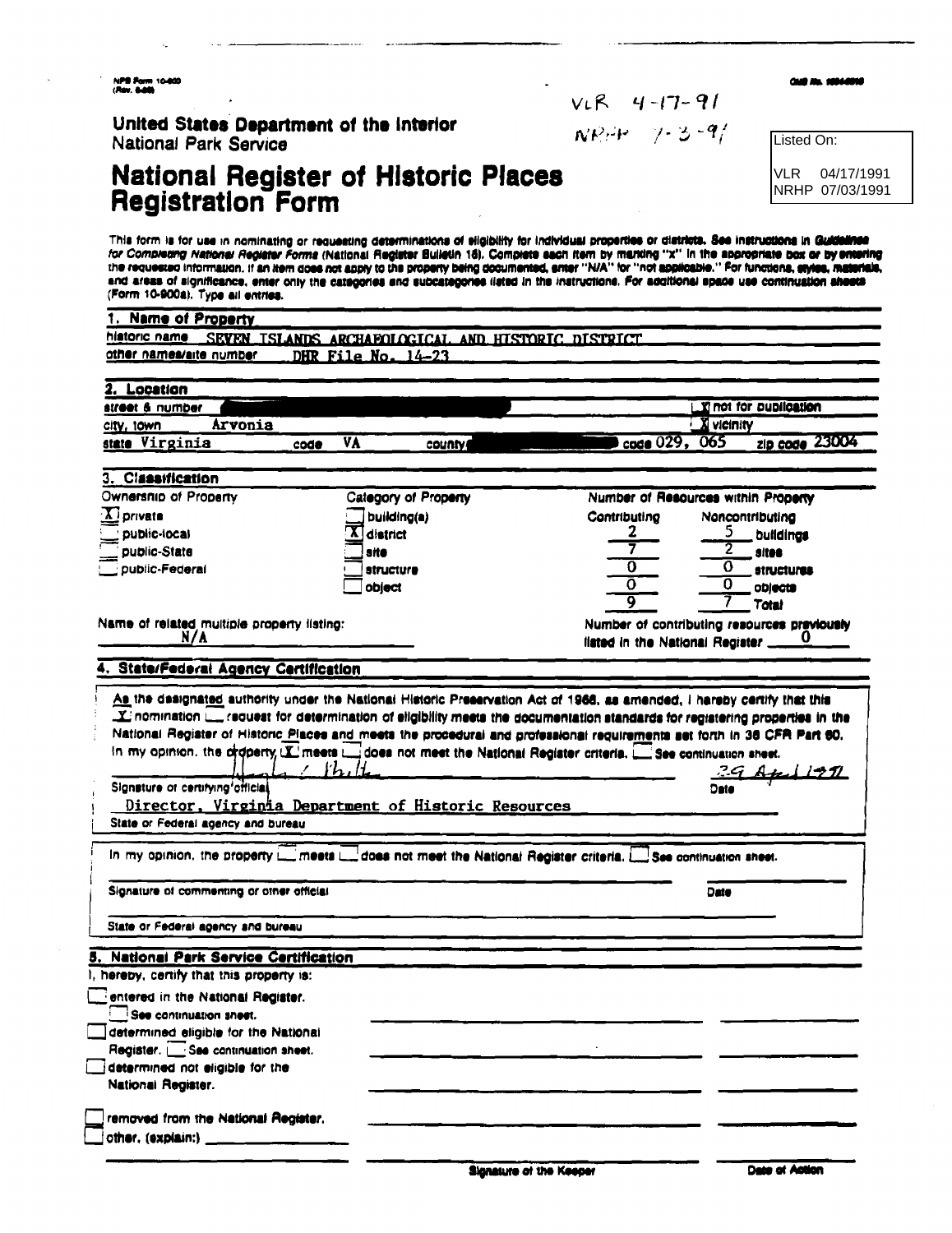| <b>6. Function or Use</b>                              |                                                       |
|--------------------------------------------------------|-------------------------------------------------------|
| Historic Functions (enter categones from instructions) | Current Functions (enter categones from instructions) |
| DOMESTIC:<br>Camp                                      | DOMESTIC: Single dwelling                             |
| Village site                                           | Secondary structure                                   |
| Single dwelling                                        | <b>ARICLIUR/SIESISME: Agricultural field</b>          |
| Secondary structure                                    | Cemetery<br><b>FUNERARY:</b>                          |
| <b>FUNERARY:</b><br>Cemetery                           |                                                       |
| 7. Description                                         |                                                       |
| Architectural Classification                           | Materials (enter categories from instructions)        |
| (enter categories from instructions)                   |                                                       |
|                                                        | <b>BRICK</b><br>foundation                            |
| MID-19TH CENTURY: Greek Revival                        | <b>Weatherboard</b><br>WOOD:<br>walis                 |
| Main dwelling)                                         |                                                       |
|                                                        | <b>STONE:</b><br>Slate<br>roof                        |
|                                                        | other                                                 |
|                                                        |                                                       |

Describe present and historic physical appearance.

#### SUMMARY DESCRIPTION

The Seven Islands Archaeological and Historic District covers an area of approximately 312 acres (126 hectares) and contains a variety of archaeological and architectural resources distributed in riverine and upland settings near the confluence of the James A total of eight archaeological sites have been identified within the district of which six are considered contributing properties. The principal archaeological resource within the district is 44FV134, a large, multicomponent Native American site reflecting the intensification of riverine adaptation during the Woodland

period. The remaining five archaeological sites (44BK220, 44BK221, 44BK222, 44BK223, and 44BK226) are located in upland settings and reflect the more diffuse adaptive use of the property primarily during the Archaic period.

The focal contributing architectural resource of the Seven Islands Archaeological and Historic District is a frame Greek Revival dwelling house with a high degree of integrity and in an excellent state of preservation (VDHR File No. 14-23). The house follows the I-house format popular in central Virginia, and has a two-story rear wing that was added following the Civil War when the house served as a rural academy. Situated on a high knoll in the approximate geographic center of the nominated property, the house commands panoramic views in all directions, especially across the James River bottom lands to the wooded hills beyond. The house is also within sight of the famous Jeffersonian-style Bremo mansion located across the river. Also included as Upper contributing properties within the district are a mid-nineteenth-century wood stable and the Nicholas family cemetery. A total of five twentiethcentury dependencies are located within the district and are considered to be non-contributing (non-archaeological) properties.

X See continuation sheet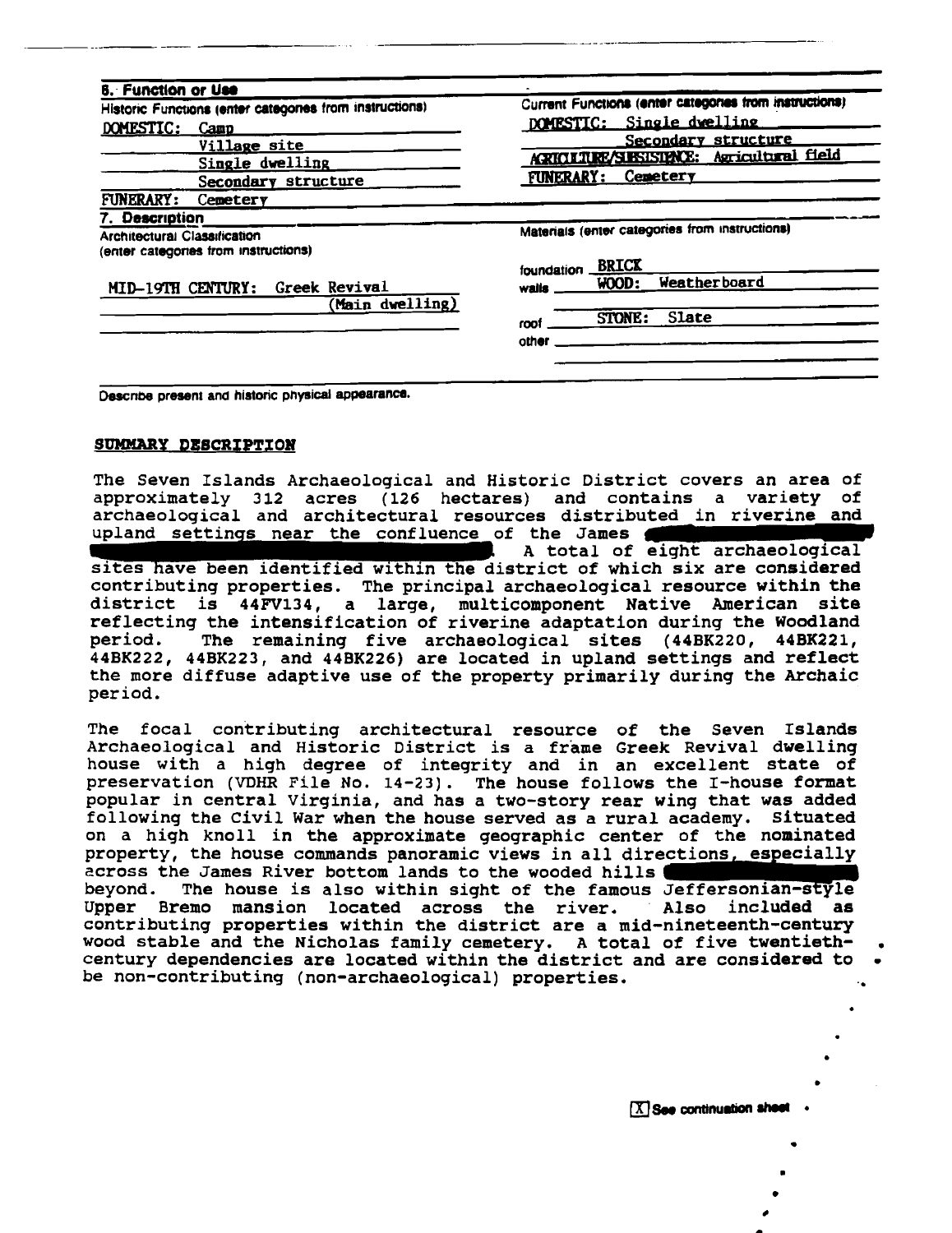| 8. Statement of Significance                                                                                  |                  |                   |                                |          |                                   |                            |                                                                              |
|---------------------------------------------------------------------------------------------------------------|------------------|-------------------|--------------------------------|----------|-----------------------------------|----------------------------|------------------------------------------------------------------------------|
| Certifying official has considered the significance of this property in relation to other properties:         |                  | $\Box$ nationally | $\boxed{\mathbf{X}}$ statewide |          | locally                           |                            |                                                                              |
| Applicable National Register Criteria                                                                         | $\mathsf{I}$ : A | $\Box$ B          | $X$ $C$ $X$ $D$                |          |                                   |                            |                                                                              |
| Criteria Considerations (Exceptions)                                                                          | $\overline{A}$   | $(B -$            | $\Box$ c $\Box$ d              | $\Box$ E | TF.                               | ⊺ ∃G                       |                                                                              |
| Areas of Significance (enter categories from instructions)<br>ARCHAEOLOGY: Prehistoric<br><b>ARCHITECTURE</b> |                  |                   |                                | 1880     | Period of Significance<br>c. 1847 | $8000 B$ , C. - A. D. 1600 | <b>Significant Dates</b><br>c.1847<br>1880                                   |
|                                                                                                               |                  |                   |                                |          | <b>Cultural Affiliation</b>       |                            | Early Archaic - Late Archaic Period<br>Early Woodland - Late Woodland Period |
| Significant Person<br>N/A                                                                                     |                  |                   |                                |          | Architect/Builder                 | unknown                    |                                                                              |

State significance of property, and justify criteria, criteria considerations, and areas and periods of significance noted above.

#### STATEMENT OF SIGNIFICANCE

The Seven Islands Archaeological and Historic District reflects the **changing use of the piedmont landscape of south-central Virginia over the**  course of several thousand years by its Native American and Euro-American **inhabitants. As such, the nominated property is significant for regional studies of changing settlement patterns through time. The archaeological resources within the district reflect the transition from the diffuse settlement and food gathering practices characteristic of the Archaic period to the more focused riverine adaptations characteristic of the**  The rare recovery of maize from an undisturbed **archaeological context emphasizes the further intensification of riverine adapration by horticultural groups by Late Woodland times. The location of the mid-nineteenth-century Seven Islands dwelling along a high ridge overlooking the James River offers a distinct contrast to the terminal Native American adaptation by the deliberate selection of an upland residential setting discrete from riverine areas which were reserved for agricultural purposes.** 

**Erected circa 1847 on the site of a colonial farmhouse, the present Seven Islands dwelling is an excellently preserved representative of the residences favored by much of Virginia's planter society in the first half of the nineteenth-century. Like many such houses it follows the I-house**  format and employs simple, provincial Greek Revival detailing. Lending it **distinction are its pedimented gables and a handsome front porch with Greek Doric columns and entablature. Recalling the late nineteenth-century use of the house as a boys' academy is a plain two-story rear wing added to accommodate a classroom, study, and dormitory. The house is the focal point of the original Seven Islands tract patented in 1723 by James Skelton of Henrico County and purchased in 1728 by George Nicholas, progenitor of the prominent Nicholas family. With its unspoiled rural setting on a knoll** 

See continuation sheet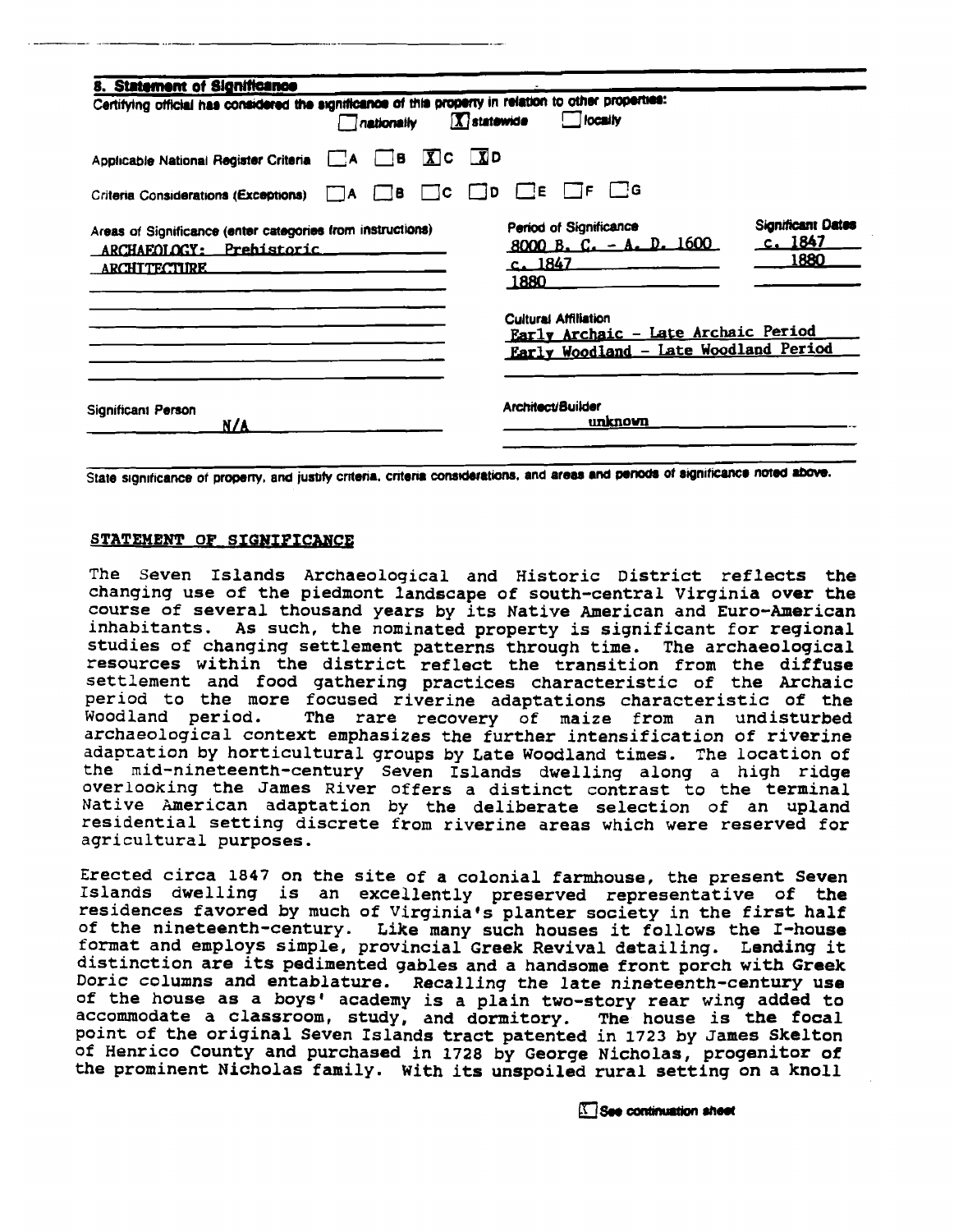#### 9. Major Bibliographical References

| Barber, Michael B.<br>1987<br>Site (44FV134), Fluvanna County, Virginia. Ms. on file, Department of                                                                                                                                                                                                                                                                                                                                  | The Preliminary Vertebrate Faunal Analysis of the Spessard                                                                                                                                                                                                                                        |
|--------------------------------------------------------------------------------------------------------------------------------------------------------------------------------------------------------------------------------------------------------------------------------------------------------------------------------------------------------------------------------------------------------------------------------------|---------------------------------------------------------------------------------------------------------------------------------------------------------------------------------------------------------------------------------------------------------------------------------------------------|
| Anthropology, University of Virginia.<br>Butler, Coleen<br>1988 - 198<br>Fluvanna County, Virginia. Ms. on file, Department of Anthropology,<br>University of Virginia.                                                                                                                                                                                                                                                              | A Botanical Study of Feature 3-86 from the Spessard Site,                                                                                                                                                                                                                                         |
| Dunham, Gary<br>n.d.<br>The<br>Context<br>and<br>Excavations at the Spessard Site.<br>Anthropology, University of Virginia, Charlottesville.                                                                                                                                                                                                                                                                                         | Integrity of James River<br>Sites:<br>Test<br>Ms. on file,<br>Department of                                                                                                                                                                                                                       |
| Previous documentation on file (NPS):<br>preliminary determination of individual listing (36 CFR 67)<br>has been requested<br>previously listed in the National Register<br>previously determined eligible by the National Register<br>designated a National Historic Landmark<br>recorded by Historic American Buildings<br>Survey $\ast$ __<br>recorded by Historic American Engineering<br>$\blacksquare$ Record # $\blacksquare$ | $\boxed{\text{X}}$ See continuation sheet<br>Primary location of additional data:<br>$\boxed{\text{X}}$ State historic preservation office<br>Other State agency<br>Federal agency<br>Local government<br>XI University<br>Other<br>Specify repository:<br>Department of Anthropology, University |
| 10. Geographical Data<br>312 acres<br>Acreage of property                                                                                                                                                                                                                                                                                                                                                                            | of Virginia. Charlottesville                                                                                                                                                                                                                                                                      |
| UTM References<br>A I L<br>8<br>Zone<br>Easting<br>Northing<br>c l<br>D                                                                                                                                                                                                                                                                                                                                                              | Northing<br>Zone<br>Easting<br>$\boxed{\text{X}}$ See continuation sheet                                                                                                                                                                                                                          |
| Verbal Boundary Description<br>The boundary of the nominated district is delineated by the polygon whose<br>vertices are marked by the UTM reference points (A-L) noted above and on<br>the continuation sheet.                                                                                                                                                                                                                      |                                                                                                                                                                                                                                                                                                   |
|                                                                                                                                                                                                                                                                                                                                                                                                                                      | See continuation sheet                                                                                                                                                                                                                                                                            |

#### **Boundary Justification**

The district boundary includes all of the archaeological and architectural resources that reflect the changing distribution of settlement across the landscape over several millennia. Also, the boundary conforms as closely as possible to existing and/or historic property lines and constitutes the

X See continuation sheet

| 11. Form Prepared By                                                                         |                               |
|----------------------------------------------------------------------------------------------|-------------------------------|
| name/title Antony F. Opperman, Archaeologist and Calder Loth, Senior Architectural Historian |                               |
| organization Virginia Department of Historic Resources                                       | <u> date March 28, 1991</u>   |
| street & number 221 Governor Street                                                          | telephone 804-786-3143        |
| city or town Richmond                                                                        | state Virginia zip code 23219 |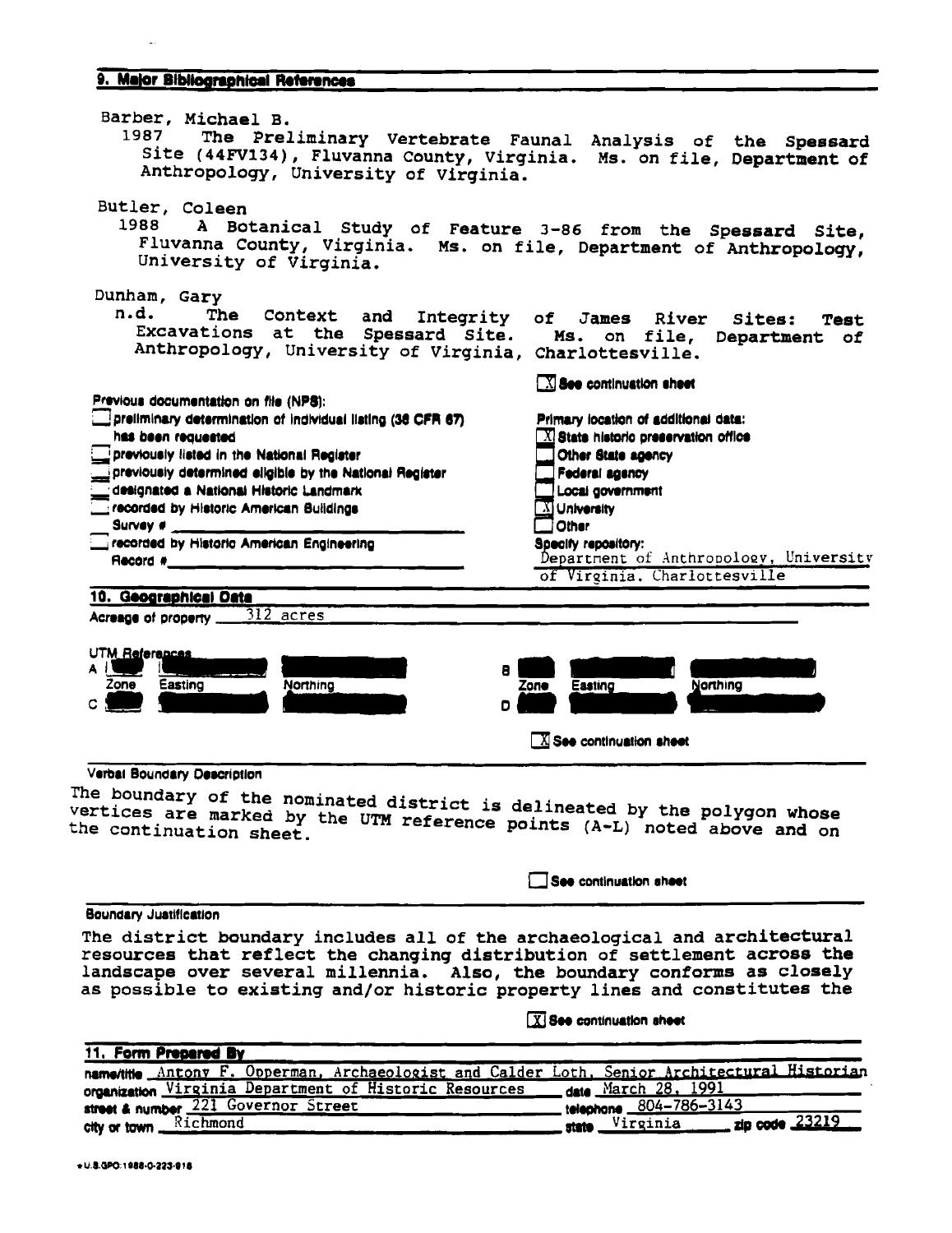NPE Form 10-000-a

**United States Department of the Interior National Park Sewice** 

### **Natlonal Register of Hlstorlc Places Contlnuatlon Sheet**

**Section number 7 Page 1** 

#### **CONTRIBUTINQ ARCHAEOLOaICAL PROPERTIES**

**A total of eight archaeological sites have been identified within the**  boundaries of the Seven Islands Archaeological and Historic District. **these six are considered to be contributing properties. These sites were identified during the Buckingham County archaeological reconnaissance survey conducted by the University of Virginia which was funded by the survey and planning subgrant program of the Virginia Department of Historic Resources (Klatka et al. 1986). With only a single exception (448x226, below), the contributing archaeological properties are presently under cultivation. Methods employed in site identification included systematic surface collection and subsurface testing within a statistically and judgementally-based sampling program. Detailed methodological statements are provided in the reconnaissance survey report cited above. Field documentation, photographic records, and artifacts are permanently curated Department** of Anthropology, University of Virginia **Charlottesville.** 

**The archaeological character of the Seven Islands Archaeological and**  Historic District is defined by the variable character of the landscape.

In contrast, the Buckingham County portion of the district constitutes an upland setting typical of the rolling and dissected terrain of the south-central Virginia piedmont. The **archaeological resources within the district can be divided into two groups based upon these landscape distinctions.** 

**The dominant contributing archaeological property within the district is multicomponent prehistoric site situated on the James**  River **and Covering an area of up to approximately 23 acres (9.3 hectares). This site is the only contributing property within the district** that is located in Fluvanna County.

Archaeological testing of 44FV134 by the University of Virginia **revealea-evidence of Native American occupations dating from the Early Archaic through Late Woodland periods. Use of the site was most intensive during the Woodland period, particularly after approximately A.D. 500, reflecting an intensification of riverine adaptation during that time as well as increasing sedentism, High subsurface integrity is reflected by the identification of Woodland period pit features and by the presence of deep cultural deposits typically extending to depths of nearly one meter**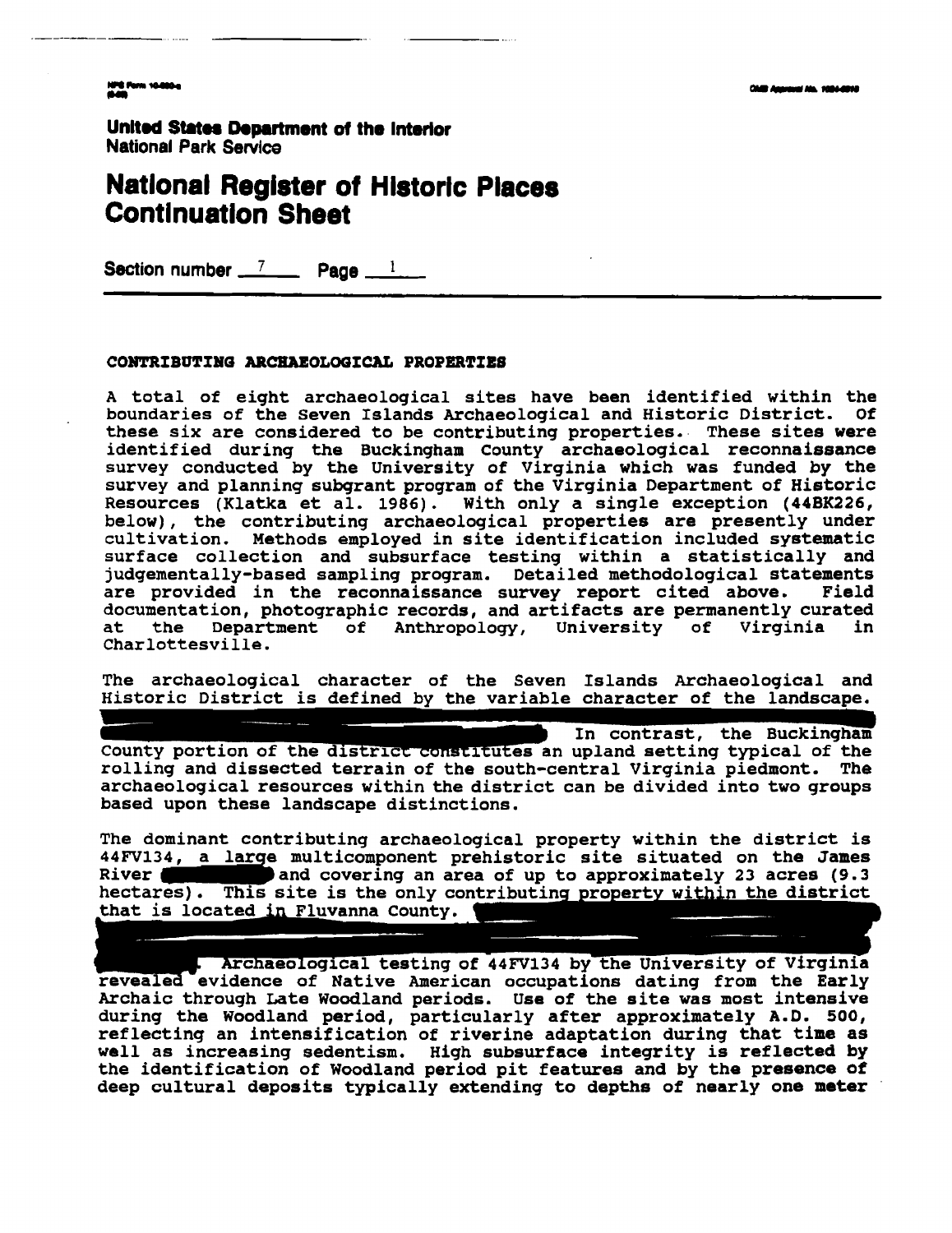### **National Register ot Historic Places Contlnuatlon Sheet**

Section number <u>7</u> Page 2

**below modern grade. Controlled surface collection of the site also revealed excellent horizontal integrity of the cultural deposits despite flooding and historic cultivation.** 

**Excavation of two pit features revealed through subsurface testing (Features 86-1 and 86-3) resulted in the recovery of ethnobotanical and faunal samples dating to the late Middle Woodland and Late Woodland periods (Photographs 1 and 2). Two radiocarbon dates have been obtained from each of the two features with Feature 86-1 dating to the latter half of the first millennium A.D. (late Middle Woodland period) and Feature 86-3 slightly post-dating A.D. 1000 (Late Woodland period). Of particular importance was the recovery of corn cupule fragments from the latter feature reflecting Native American horticultural activity in the piedmont during the early portion of the Late Woodland period prior to approximately A.D. 1250 (Butler 1988). Faunal remains were recovered from both of the features, with the larger assemblage from Feature 86-3 reflecting the Native American exploitation of the forest, forest-edge, and aquatic habitats during the early portion of the Late Woodland period (Barber 1987). The Late Woodland occupation at 44FV134 is also manifested by the presence of Native American ceramics typically characterized by the use of crushed-quartz temper and fabric-impressed surface treatment. The archaeological assemblage recovered from 44W134 represents one of the largest collections obtained under controlled conditions in the region.** 

**In contrast to 44FV134, the remaining five contributing archaeological**  sites within the district (44BK220, 44BK221, 44BK222, 44BK223, and 44BK226) **are situated in upland settings and reflect the occupation of the property during the Archaic through Early Woodland periods. All of these sites are smaller than 44FV134 and range in size from approximately 1.5 acres (.60 hectares) to 7.5 acres (3.0 hectares)** . **The occupation of these sites at any one period of time probably occurred on a seasonal basis and utilized only a small area. The size of each site probably reflects overlapping, repeated occupations over several millennia. Artifacts recovered from these upland sites are almost exclusively of stone and include finished tools and chipping debris to the exclusion of ceramics. These assemblages reflect focused food procurement activities in contrast to the more diverse assemblages recovered from more sedentary habitation areas such as 44FV134.** 

**Though not specifically recorded for its archaeological character, the environs of the Seven Islands dwelling house may contain evidence of the historic occupation of the property prior to the construction of the existing residence in 1847. The dwelling house is alleged to occupy the**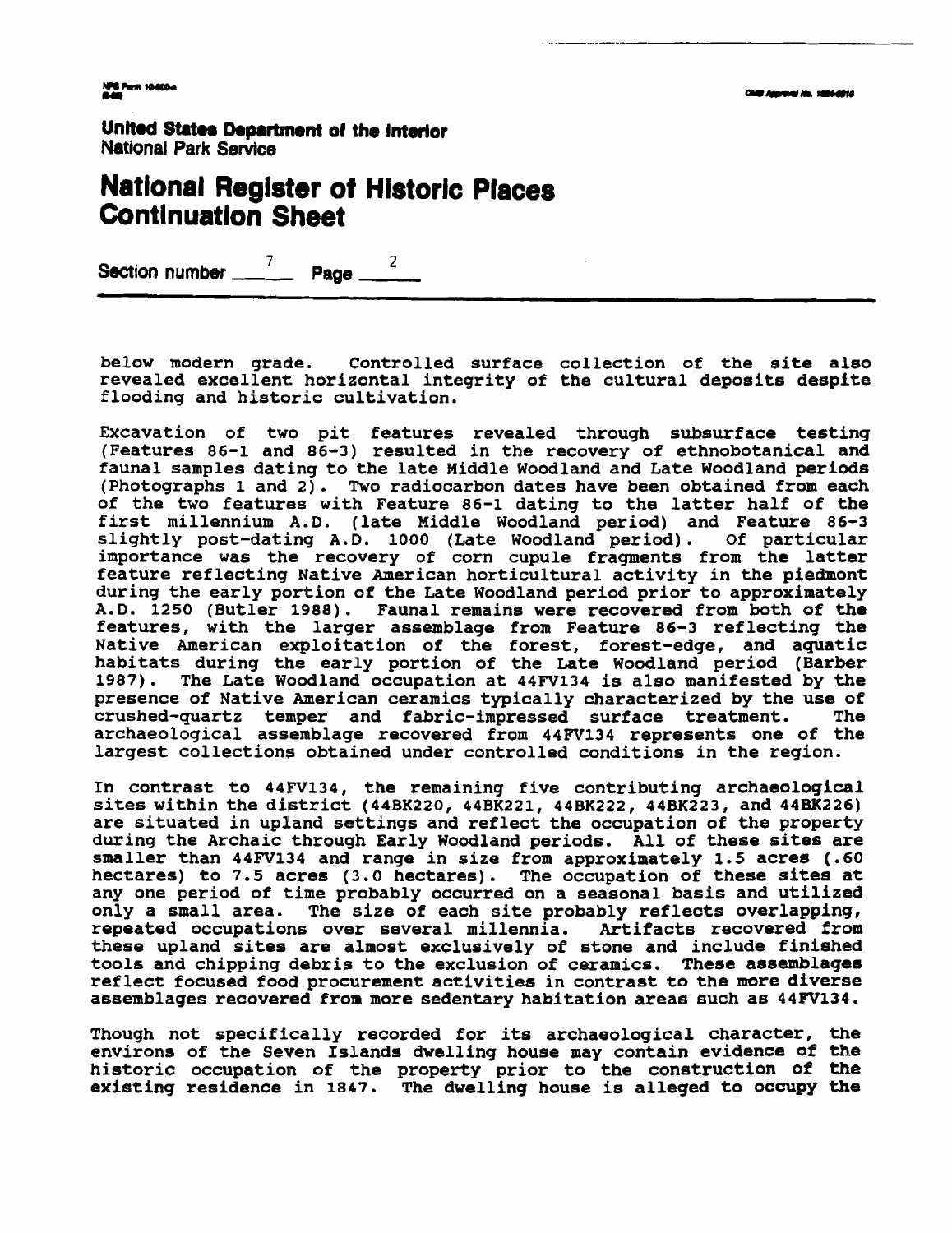#### **Natlonal Reglster of Hlstorlc Places Continuation Sheet**

**Section number**  $\frac{7}{2}$  **Page**  $\frac{3}{2}$ 

**site of an earlier residence constructed by Dr. George Nicholas during the second quarter of the eighteenth-century. According to Mutual Assurance Society policies for the property (1803, 1805, 1814) the core portion of the residential complex contained a frame, one-story dwelling house accompanied by a detached frame kitchen. Two other dependencies, a barn and a stable (both frame) were also located nearby. The residential area may also contain the archaeological remains of three dependency buildings, date(s) of construction unknown, demolished by the present owner due to their dilapidated condition.** 

#### CONTRIBUTING ARCHITECTURAL PROPERTIES

**The main or dwelling house at the Seven Islands Archaeological and Historic District is a single-pile, two-story frame structure erected circa 1847 in the form commonly known as the I-house (Figure 1, Photographs 3-9). It has a south-facing three-bay facade, with a circa 1880 two-story wing extending from the center of the north or rear elevation. The walls are sheathed in beaded weatherboards, most of which appear to be nineteenth-century if not original. The main part of the house is set on a brick foundation laid in Flemish bond which although painted over, preserves traces of its original**  The foundation of the wing is laid in American bond. **While the structural system is not visually accessible, it almost certainly is the braced frame system typical of nineteenth-century rural building throughout Virginia. A degree of sophistication is given to the house by the use of pedimented gable ends and a pedimented gable over the center bay. As with most of the early structures of Buckingham County, the roof is covered in Buckingham slate, probably original as the slate quarries are only a few miles distant and were open by the time the house was built. The source of the slate is the nearby quarries at Arvonia, one of which was operated by a member of the Nicholas family.** 

**A distinctive feature of the house is the handsome and relatively sophisticated one-story Greek Revival Doric porch sheltering the front entrance. The porch is supported by paired unfluted Doric columns of solid wood. Its entablature is academically correct, having triglyphs and**  Unlike a pure Greek Doric entablature, the end **triglyphs are centered above the end columns. Instead of side railings,**  the porch has early wooden benches still in place. **weatherboarding above the porch indicate that the porch roof originally had a railing and was probably flat. The house also has an early porch on the east end and small porch sheltering the east entrance to the wing. The**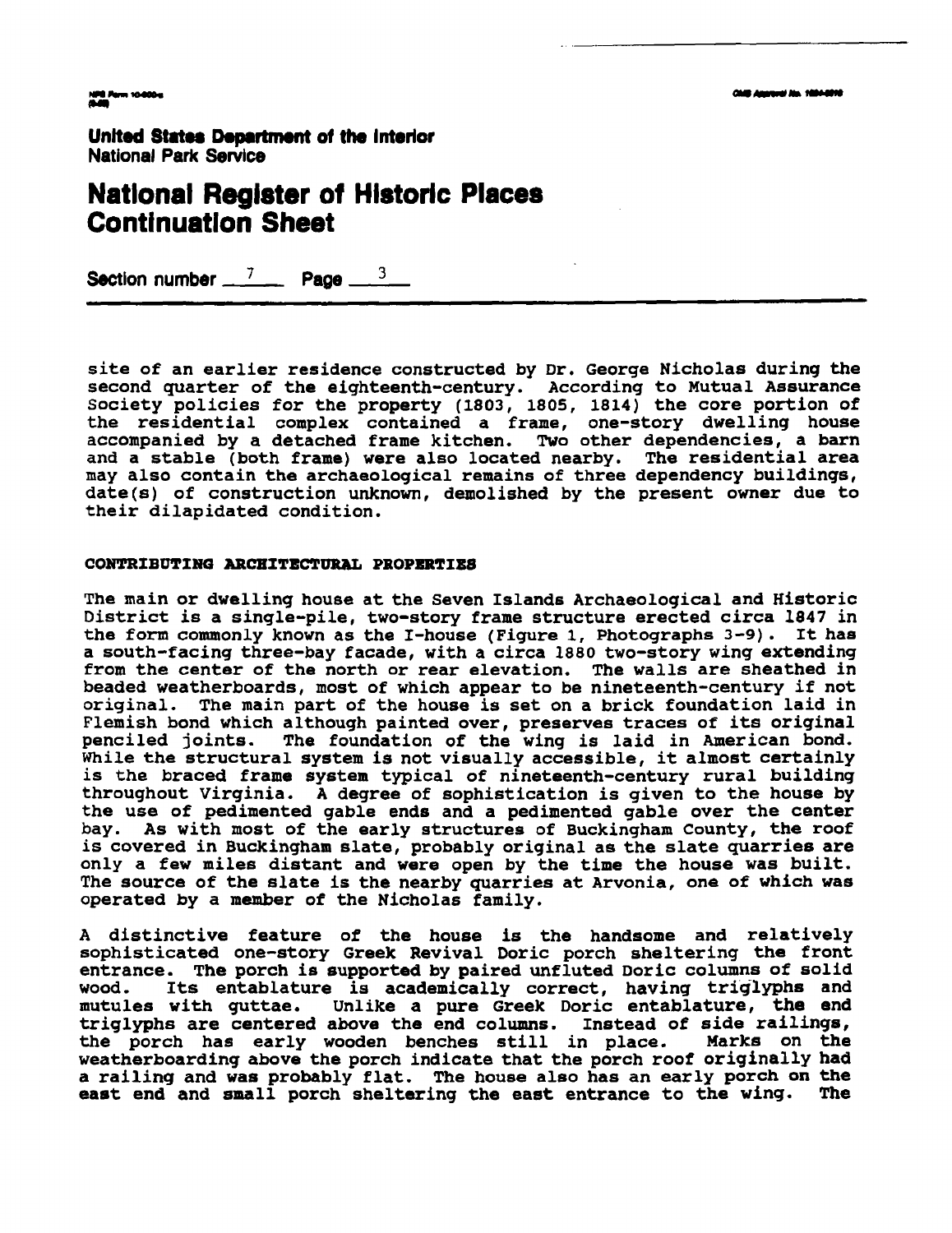### **Natlonal Register ot Hlstoric Places Continuation Sheet**

**Section number**  $\frac{7}{4}$  **Page** 

**wing has a one-story lean-to addition on the rear. In the basement are remnants of two brick ovens built into the chimney foundation.** 

**The windows preserve their original frames and six-over-six sashes. In the wing are nine-over-nine sashes on the first floor and six-over-six on the second. The front windows are hung with louvered shutters. The entrance has its original eight-panel door with early lock, and plain sidelights with transom. Typical of many such doorways in Virginia, the panels flanking the transom are solid rather than glazed. Heating for the house was originally provided by the two interior-end chimneys of the main section and by the exterior-end chimney on the wing, the bottom portion of which is hidden by the lean-to.** 

**Like many of the more commodious farmhouses of the period, the house has a center passage with stair, a formal parlor to one side and a chamber to the**  Two additional bedrooms are on the second floor. Following the **helm** is in the basement. The traditional Virginia pattern, the dining room is in the basement. **interior trim is sparse, the parlor has plain plaster walls without cornice or chair rail, but with baseboard. The main decorative element of the parlor is a country Greek Revival mantel with plain Doric columns supporting the paneled architrave. The windows and door have symmetrical architrave trim with turned corner blocks. A rnodern closet has been inserted to the right of the chimney breast. The first-floor chamber is treated similarly, but to reflect its lower status, it has mitered architrave trim and a simpler mantel. The center passage features an openwell stair with round handrail, slender square balusters, and elongated, baluster-type newels. The stringer brackets and landing fascia are decorated with somewhat whimsical scrolling. The second-floor chambers have mantels stylistically similar to those below but with without columns. Flanking the mantels in both rooms are closets with their original doors.** 

**The basement dining room has been sheathed with modern laminate paneling. Its mantel was removed by the present owners and placed in the first floor of the wing. Another original mantel, similar to those on the second floor, remains intact in the opposite (east) basement room, now used as an office. Interestingly, each of the doors leading from the basement passage to the flanking rooms dates from the colonial period. These doors, one with four panels, the other with six, may have been salvaged from the original colonial house on the site. The basement of the wing has been completely remodeled for a family kitchen. It originally was used as a kitchen and has a working fireplace. Except for the mantel noted above, the woodwork in the main first-floor room of the wing is Colonial Revival installed by**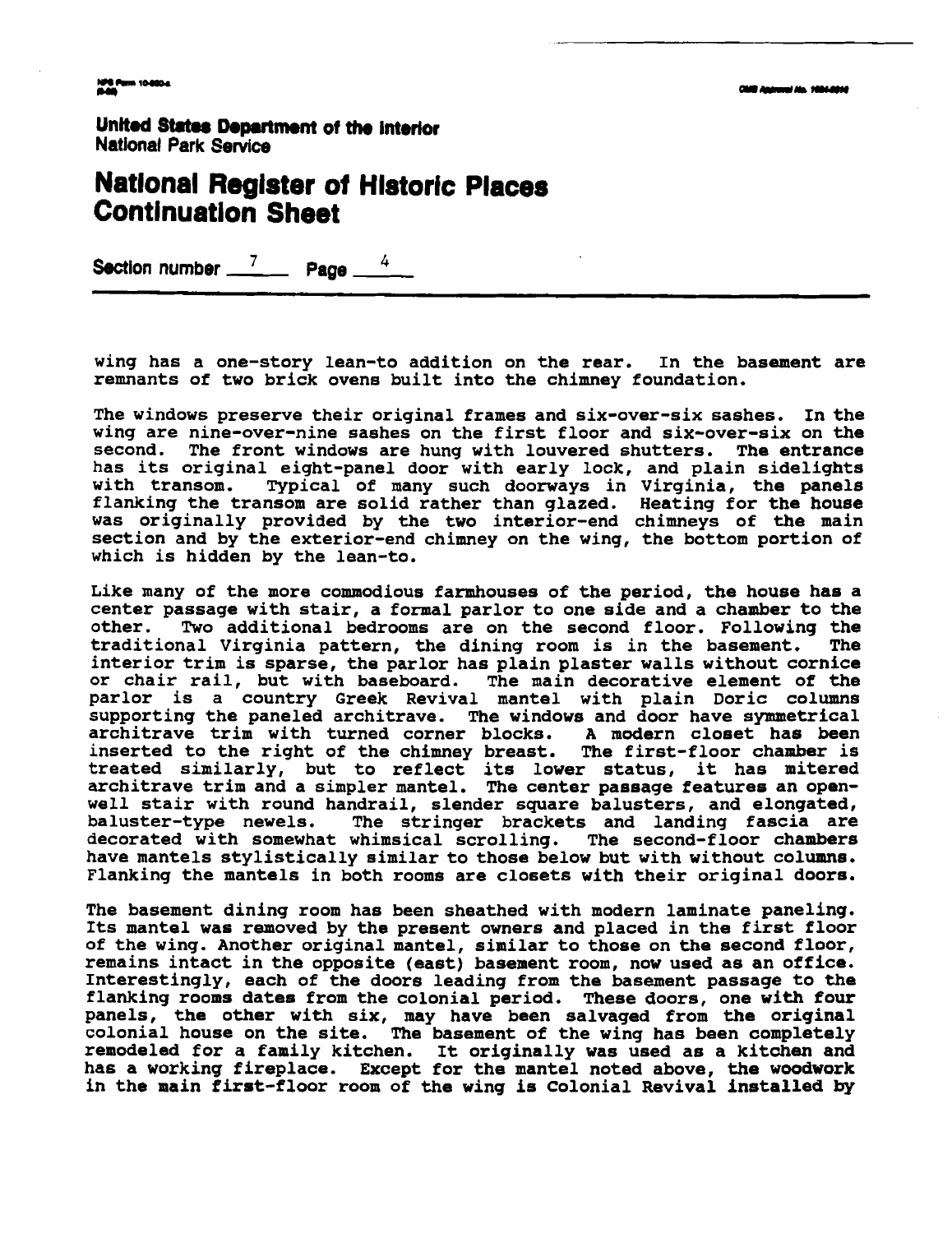NPS Ferm 10-800-e<br>Male

United States Department of the interior **National Park Service** 

#### **Natlonal Register of Historic Places Continuatlon Sheet**

Section number  $\frac{7}{2}$  Page  $\frac{3}{2}$ 

**the present owners. The lean-to addition, built to hold a study and closet when the house was used as an academy, has had its partition removed but still serves as a study.** 

**In the passage connecting the main house to the wing, the original exterior weatherboarding of the main house rear wall has been left exposed. Immediately to the north of this space, an enclosed stair leads to the second story of the wing. This upper space is divided into one large room, originally a dormitory, and two storage rooms. The rooms are excessively**  plain; the large room's only feature is a big, very simple mantel. **paneled door between this room to the space at the top of the stair preserves original graining.** 

**As noted in the summary description, the house is well-preserved and maintained in excellent condition. It retains most of its original fabric, including hardware, and has undergone few significant alterations.** 

**The present owner stated that three early outbuildings stood to the east of the main house but were in such deteriorated condition when he took possession of the property that salvage was impossible and thus they were**  The only contributing outbuilding remaining is a plain wooden **stable down the hill from the main house (Photograph 10). Probably dating from just after the Civil War, the stable is sheathed in vertical board siding and is covered by a slate roof. Most of the original framing (much of it circular sawn) is intact as are some of the early stall partitions. The stable is not used but receives minimal maintenance.** 

**To the west of the main house, just beyond the garage, is the Nicholas family cemetery (contributing property) containing only three markers, one of which is a mid-nineteenth-century slate slab with handsome lettering. This, like many slate slabs in the vicinity, was likely executed by the Welsh slaters of the nearby quarries.** 

**The property is bisected laterally by a county road (652), an early trace paralleling the river. The main house is sited on a knoll facing the road. Its immediate grounds, informally planted with boxwood and other shrubbery, and dotted with large shade trees, is surrounded by a white board fence. It was originally approached by an axial drive leading from**  This drive has since been replaced by a long curving **drive. The house is believed to be located on the site of the colonial-era**  The site was well-chosen for it offers **commanding views of the surrounding countryside in all directions.**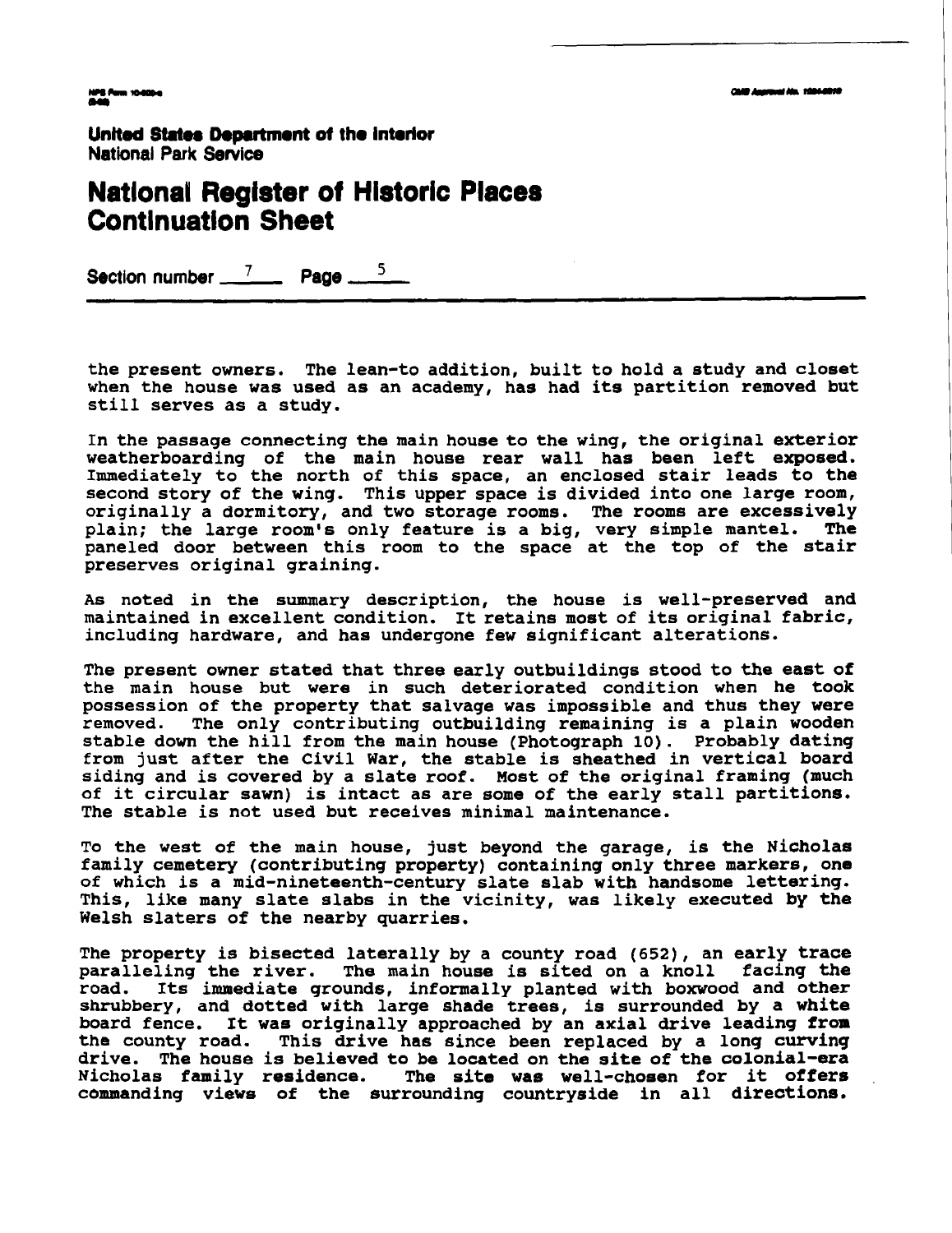#### **National Register of Historic Places Continuation Sheet**

**Section number 7 Page 6** 

**Particularly impressive are the views of the bottom lands, the James River, and the wooded hills of Fluvanna County beyond. Just upstream from the nominated property are the seven islands from which the place takes its name.** 

**Most of the property on the north side of the road is pasture bordered with trees. A farm road leads down from the main house to the lower fields. Some wooded area is to the west of the main house. The land to the south**  of the county road consists of a large pasture with a steep wooded slope **and the southern boundary** of the nominated tract.

#### **#ON-CONTRIBUTING PROPERTIES**

**The non-contributing archaeological properties include 44BK227 and 44BK233. The first site, 44BK227, is manifested by a single quartz flake which may have derived from nearby site 44BK226 and which therefore may not reflect in-situ occupation at that location. The latter site, 44BK233, constitutes an upland procurement camp adjacent to site 44BK223 at which modern construction has significantly compromised subsurface integrity within known site boundaries.** 

**Noncontributing architectural resources include a shed, a garage, and a barn to the west of the main house, and a storage building to the east. Down the hill to the northwest of the house is a tomato-packing shed. With the exception of the tomato-packing shed, all of the non-contributing outbuildings are less than fifty years old. The tomato-packing shed is older but is twentieth century and thus outside of the period of significance.**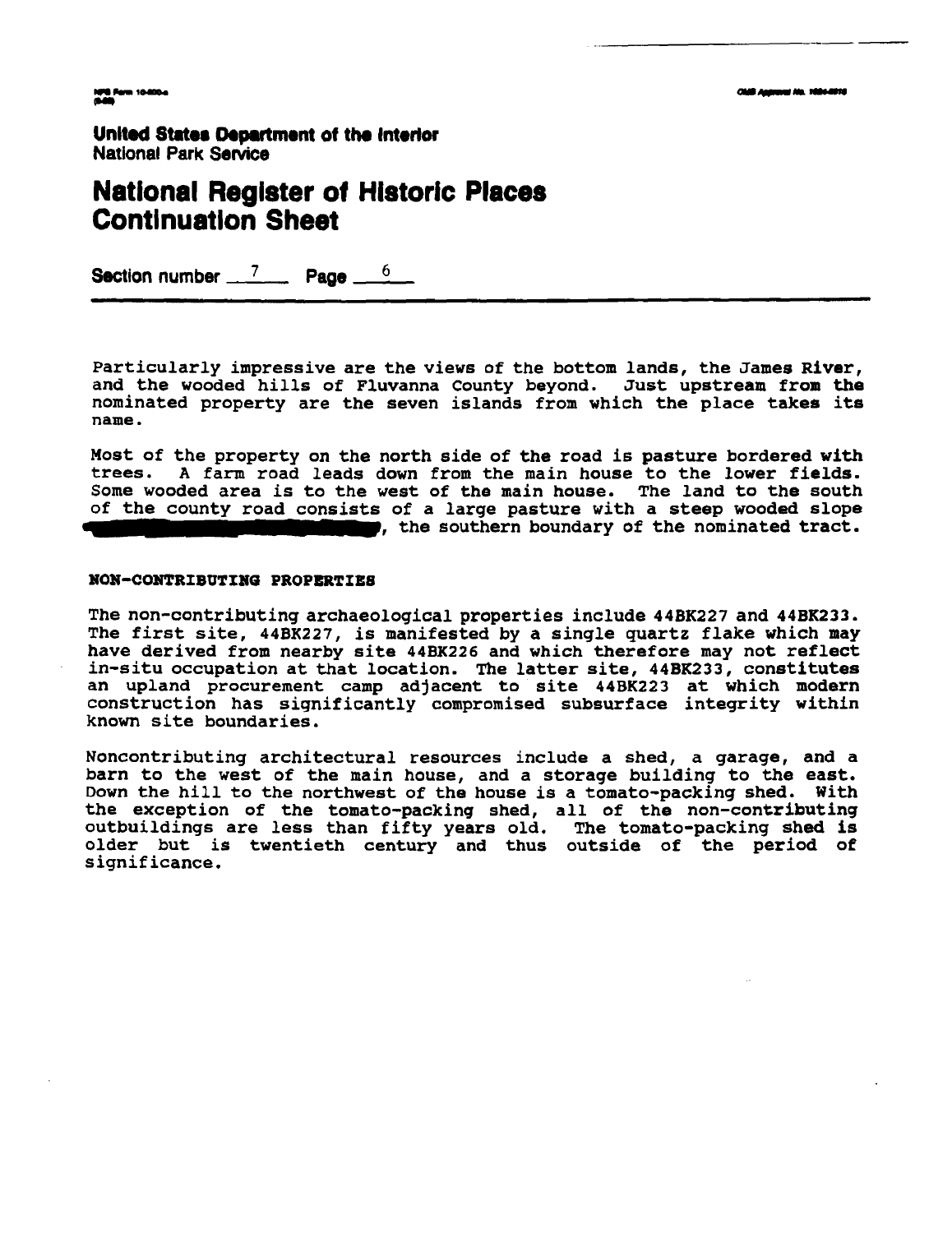### **Natlonal Register of Hlstoric Places ~ontlnuation Sheet**

**Section number**  $\frac{8}{2}$  **Page**  $\frac{1}{2}$ 

high above **<b>11-J and 1** it maintains the lonely ambience of Virginia's **rural seats of the antebellum era.** 

#### **HISTORIC CONTEXT**

**The archaeological resources of the Seven Islands Archaeological and Historic District provide important information concerning past settlement patterns of the Native American and Euro-American inhabitants of the southcentral Virginia piedmont. The presence of Archaic and limited Woodland period occupations in both upland and riverine settings can be contrasted to the almost exclusive use of riverine areas during late Middle Woodland**  and particularly Late Woodland times. **postulated intensification of riverine adaptive systems during the Late Archaic and Early Woodland periods that culminated with the increasingly sedentary settlement practices of Late Woodland horticultural groups after**  Additional research at the contributing **archaeological resources within the district can provide important, detailed information concerning the temporal and functional differences between upland and riverine Native American settlement practices on the property and in the region.** 

**The recovery of maize remains from undisturbed archaeological deposits at 44FV134 further emphasizes the intensive use of riverine areas for horticultural purposes during the early portion of the Late Woodland period between approximately A. D. 1000 and A.D. 1200. The high integrity of those deposits, associated with some of the earliest radiocarbon dates for maize cultivation in Virginia, indicates that substantial additional information is present which could contribute to a more explicit understanding of the origins of sedentism and of changing subsistence practices on both a regional and state-wide basis.** 

**The arrival of Euro-American society in the south-central Virginia piedmont during the early eighteenth-century disrupted the Native American settlement and subsistence systems that had been operative since the beginning of the Late Woodland period. While the newcomers also practiced intensive agriculture, their settlement values instead emphasized upland locations above the immediate riverine environment which was reserved for the cultivation of food and cash crops such as corn and tobacco. The midnineteenth-century occupation of the Seven Islands tract by the Nicholas family, as well as the possible mid-eighteenth-century component present at the same upland location overlooking the James River floodplain, reflects**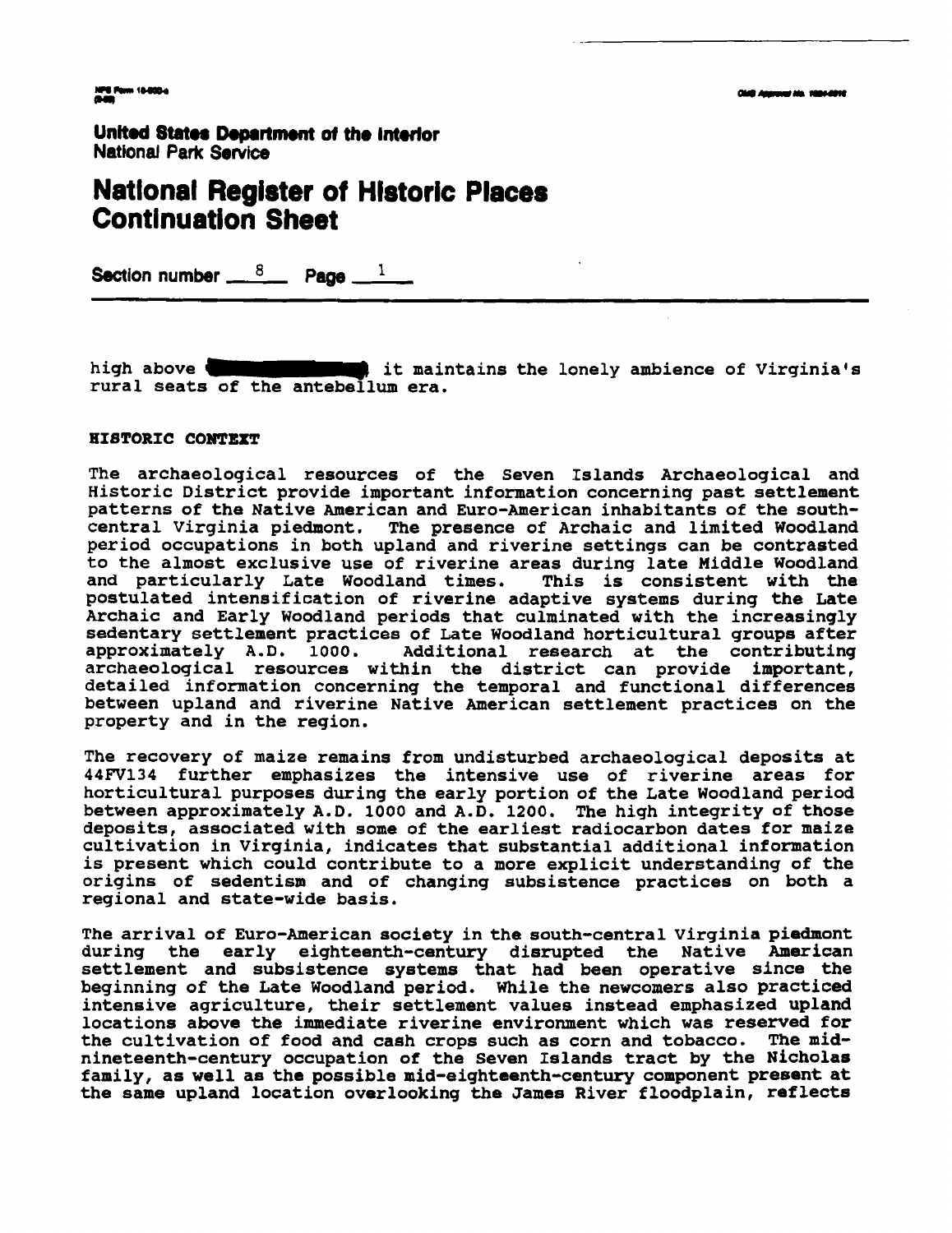**MPS Form 10-000-4** 

United States Department of the Interior **National Park Service** 

### **Natlonal Register of Historic Places Continuation Sheet**

**Section number**  $\frac{8}{2}$  **Page**  $\frac{2}{2}$ 

**the imposition of Euro-American settlement values and completes the variable use of the local landscape that had evolved over several thousand years. Additional historic archaeological research at Seven Islands also could provide information concerning the spatial configuration of the colonial and antebellum residential complex, the most intensively occupied portion of the district during the historic period.** 

**The Seven Islands Archaeological and Historic District takes its name from a cluster of islands in James River just upstream from its junction with**  The nominated property includes the core of the 1,600**acre tract purchased in 1728 by Dr. George Nicholas. Nicholas, an English immigrant, became a prominent physician and founder of a distinguished family of Virginians whose members include Governor Wilson Cary Nicholas.**  Seven Islands is one of the upper James River places identified on the Fry-<br>Jefferson Map of 1755. George Nicholas's eldest son, John, took up George Nicholas's eldest son, John, took up **residence at Seven Islands, then in Albemarle County, and served as the Albemarle County clerk. Prior to the formation of Buckingham County in 1761, the Albemarle County seat was located (conveniently for John Nicholas) not far upriver at Scottsville. The property eventually passed around 1825 to John Scott Nicholas 111, during whose ownership, the original house burned and was replaced by the present, more commodious**  dwelling circa 1847.<sup>1</sup> The plantation's principal crops were corn, wheat, **and tobacco. John Scott Nicholas 111 became so successful as a tobacco planter that he was selected by the British government to prepare a treatise on the culture of tobacco when the crop was being introduced to India.** 

**The present house reflects the conservative architectural taste of Virginia's planter society in the years betwaen Independence and the Civil War. While Virginia possesses from this period a number of stylish and stately plantation mansions including Bremo, Oatlands, and Berry Hill, such places were the exception. The majority of the more prosperous landownere chose not to display their prosperity or prestige in architectural monuments but erected instead restrained and generally compact dwelling houses at the core of their plantation complexes. Seven Islands follows this trend by being in the standard I-house format: single-pile, center**  passage, and two stories above an English basement. **constructed of the more economical wood rather than brick.** 

**The I-house was favored for rural areas throughout Virginia in the antebellum era particularly because it combined essential commodity with basic formality. Illustrating the fact that the form could be given**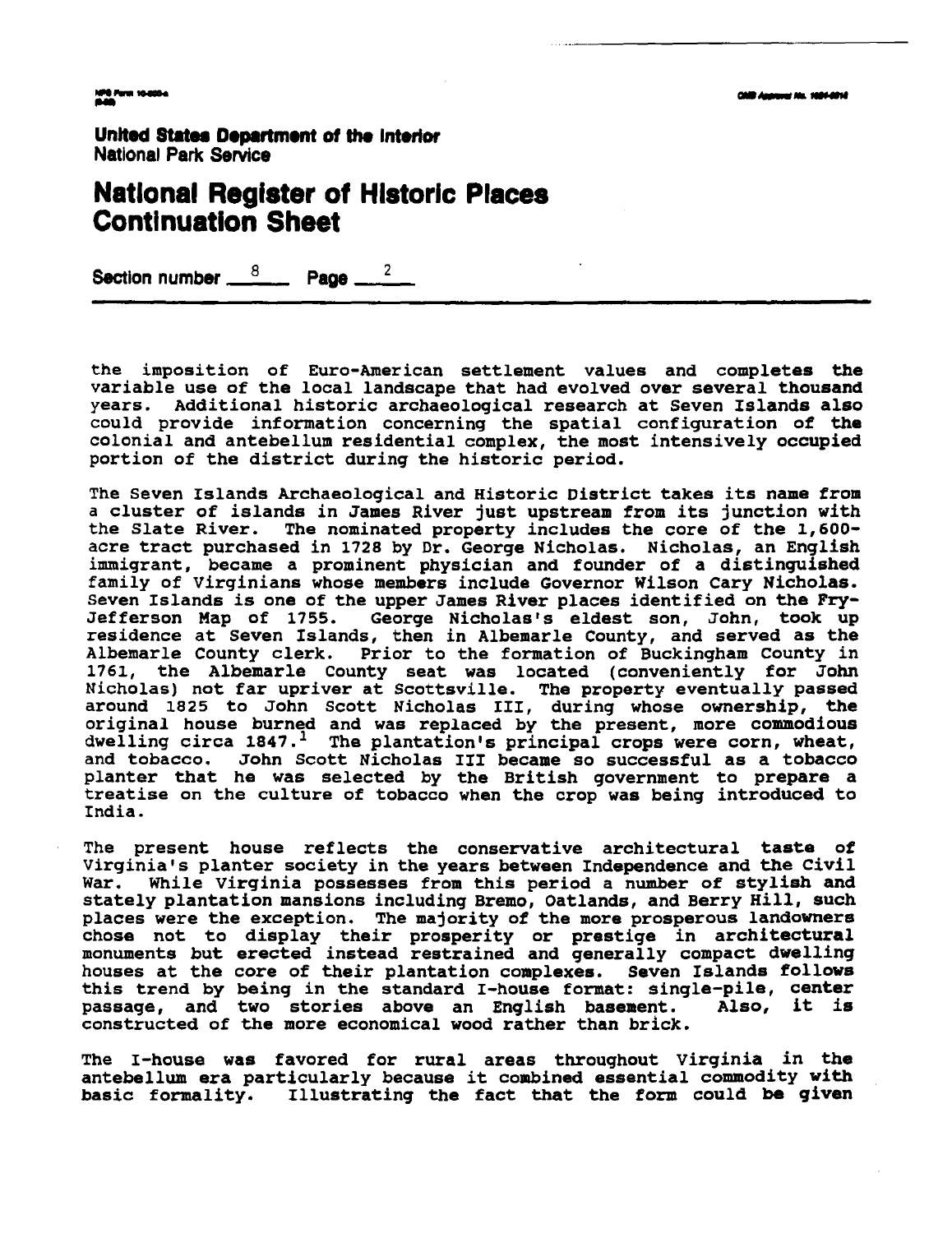### **Nationai Register of Hlstorlc Places Continuation Sheet**

**Section number**  $\frac{8}{2}$  **<b>Page**  $\frac{3}{2}$ 

**architectural dignity, Seven Islands' roof has a central pediment and pedimented gable ends. Also, the front entrance is set off by a finely articulated porch employing the Greek doric order. It is possible that the porch, with its entablature of triglyphs and metopes, was inspired by the Temperance Temple designed by Alexander Jackson Davis and erected in 1847 for General John Hartwell Cocke just across the river from Seven Islands. The porch and the temple are approximately the same scale and are vaguely similar in appearance. In contrast to the exterior, Seven Islands is plain on the interior, lacking cornices, chair rails, or elaborate trim. Like many of its contemporaries, its chief interior details are the handsome but provincial Greek Revival mantels and a stair with scrolled brackets.** 

**The Seven Islands dwelling gains interest as an architectural document for being little altered and in an excellent state of preservation. It retains its original beaded siding, window sash, cornices, interior trim, and**  The house thus preserves the essential character of a typical **plantation dwelling of its time and place, a character intensified by its unspoiled rural setting. The fact that the property remained in the ownership of Nicholas family descendants until 1921 likely contributed to its little-altered state.** 

**During the Civil War, Seven Islands served the Confederacy in a variety of ways. The plantation supplied young horses and cattle as well as large quantities of wheat to the Confederate government. Also, a number of Confederate soldiers were cared for at Seven Islands. Serving with General J. E. B. Stuart was John Scott Nicholas 111, of Seven Islands, who lent Stuart his large black mount, raised at Seven Islands, for Stuart's famous**  "ride around McClellan" in June 1862. Despite its remote location, Seven **Islands barely escaped being raided during the war. A group of Union cavalrymen doing mischief along the canal towpath on the north side of the James were prevented from crossing into Buckingham County by a fortuitous flood.** 

**Like many Virginia planter families that suffered economic loss following the Civil War, the owners of Seven Islands sought to overcome deprivation by operating a boys' academy at the plantation. Known as Seven Islands Academy, the school was founded in 1881 by Phillip Barbour Ambler, husband of Willie Harrison Nicholas, heir to Seven Islands, and lasted until 1901. The academy catered principally to the sons of the neighboring farmers. Like many such institutions of the rural South, the curriculum stressed teaching the students first to be gentlemen and then scholars. A relic of this period is the two-story wing added to the rear of the house to provide**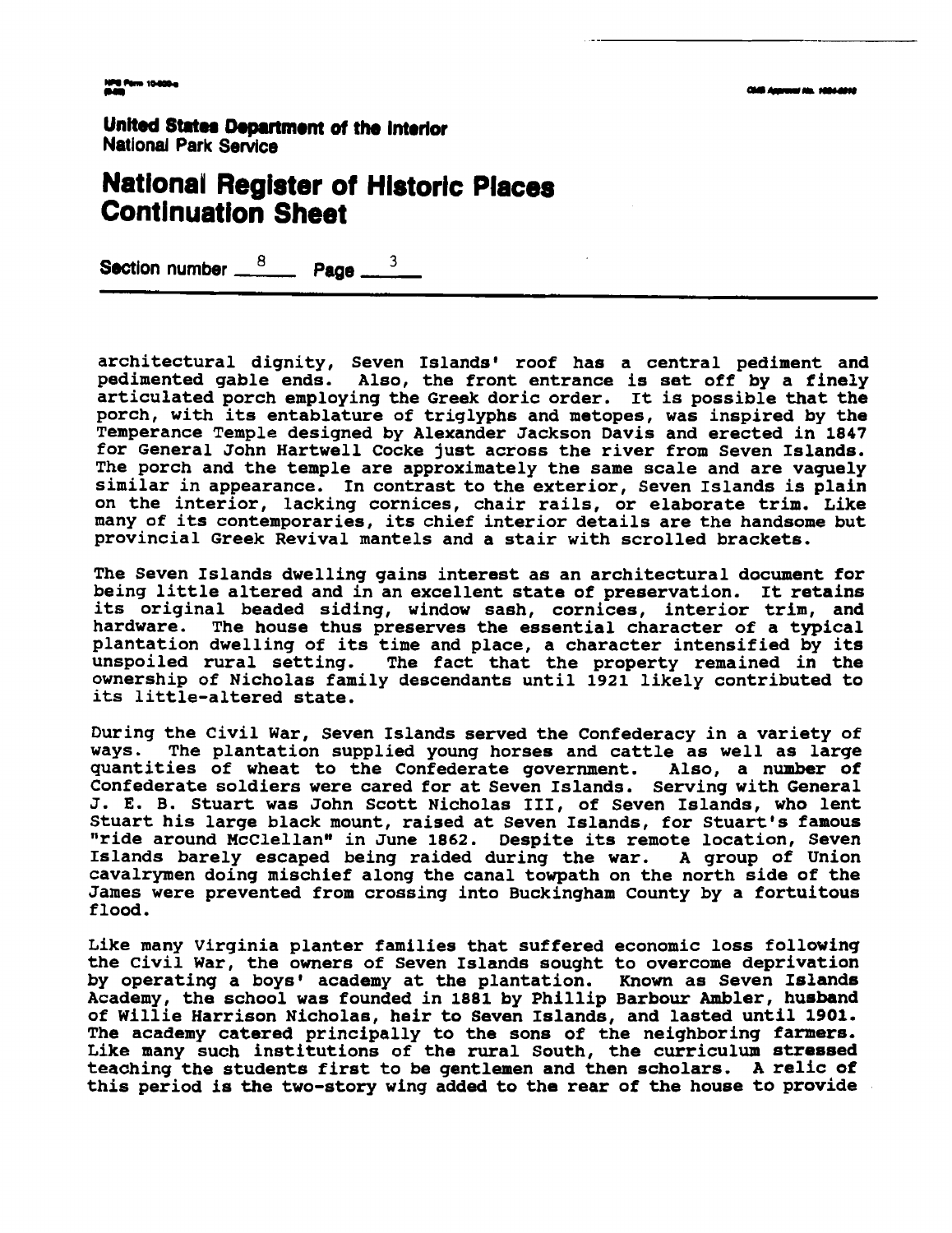**Clair Assement No. 1984-0018** 

1978 Pami 10-800-a<br>Mata

**United States Department of the Interior National Perk Service** 

### **National Register of Historic Places Continuation Sheet**

**Section number Page** *<sup>4</sup>*

**dormitory and other spaces necessary for the academy. Following the deaths of Willie Nicholas Ambler and Phillip Barbour Ambler in the early 1900s, the property passed to John Nicholas Ambler, their sole heir. In 1921 it was sold to N. E. spessard, a timber businessman from New Castle, Virginia.**  Spessard's grandson and wife, Mr. and Mrs. Rutherford H. Spessard, Jr., **make Seven Islands farm their permanent home.** 

**1. The 1847 date of construction is Nicholas family tradition. The Buckingham County tax records indicate that the land on which the house stands had come into the ownership of an H. W. Scruggs in the early nineteenth century and was sold to J. S. and G. W. Nicholas in 1844. Although it has not been verified, Scruggs may have been a Nicholas descendant himself. The tax records further show that the \$1000 value for improvements on this property, referred to as Seven Islands, was increased in value to \$2500 in 1851. This may indicate that the current house was constructed in that year or that the tax assessor may have been delayed in the revaluation.**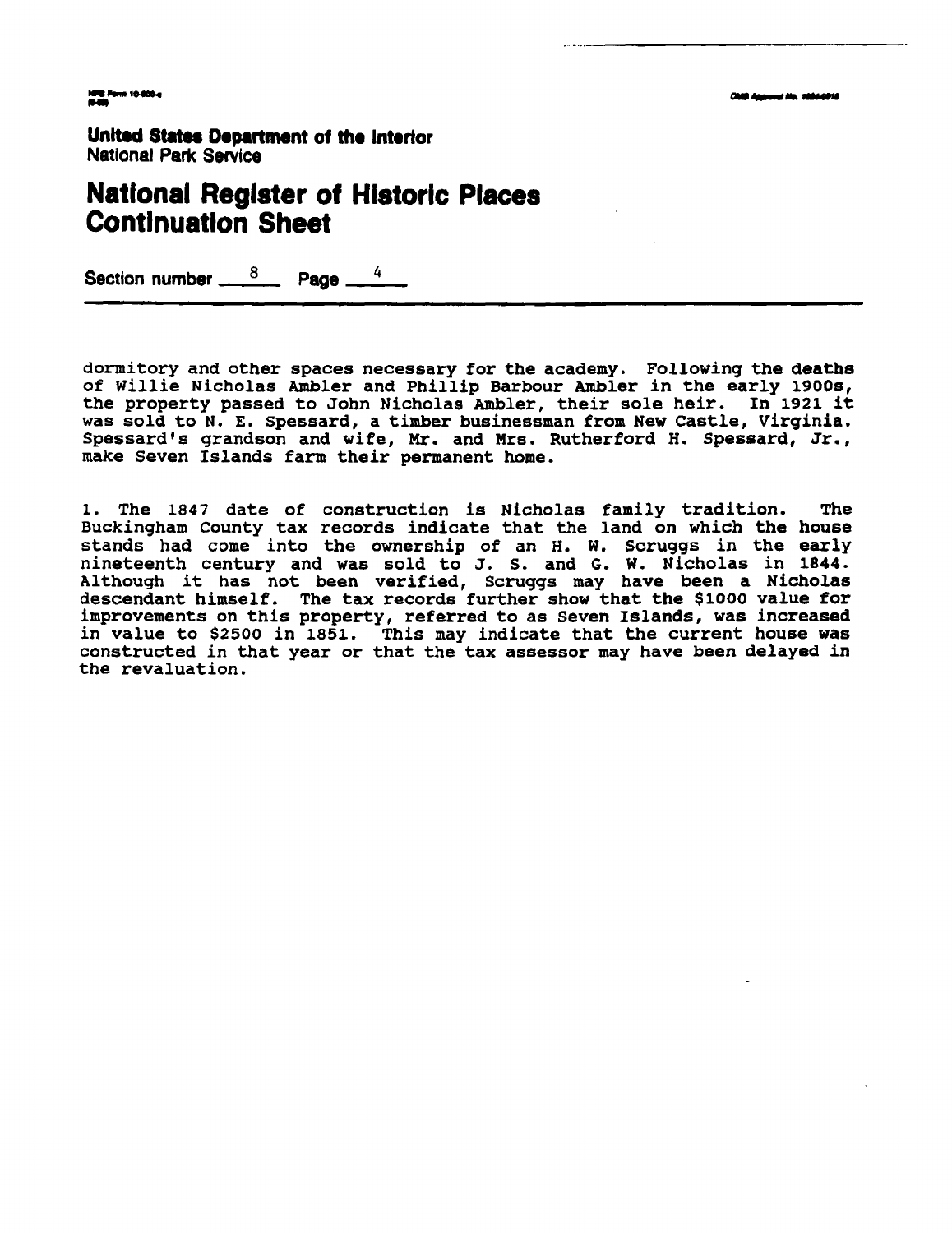### **National Register of Historic Places Continuation Sheet**

Section number  $\frac{9}{2}$  Page  $\frac{1}{2}$ 

Farmville Herald

1935 Today and Yesterday in the Heart of Virginia. Historical Research in Cumberland, Buckingham, and Prince Edward Counties. Farmville, Virginia.

Golladay, Victor Dennis 1973 The Nicholas Family in Virginia. Ph.D. dissertation, Department of History, University of Virginia.

Klatka, Thomas, Michael Klein, Gary Dunham, and Jeffrey Hantman Archaeological Survey in Buckingham County, Virginia. 1986 Department of Anthropology, University of Virginia, Charlottesville.

Records of the Auditor of Public Accounts. Land Tax Books. Buckingham County, 1843-1851. Archives Branch, Virginia State Library and Archives, Richmond.

WPA Historical Inventory, Buckingham County Historic Houses, 67-1675 "Seven Islands" (1937). Virginia State Library and Archives, Richmond.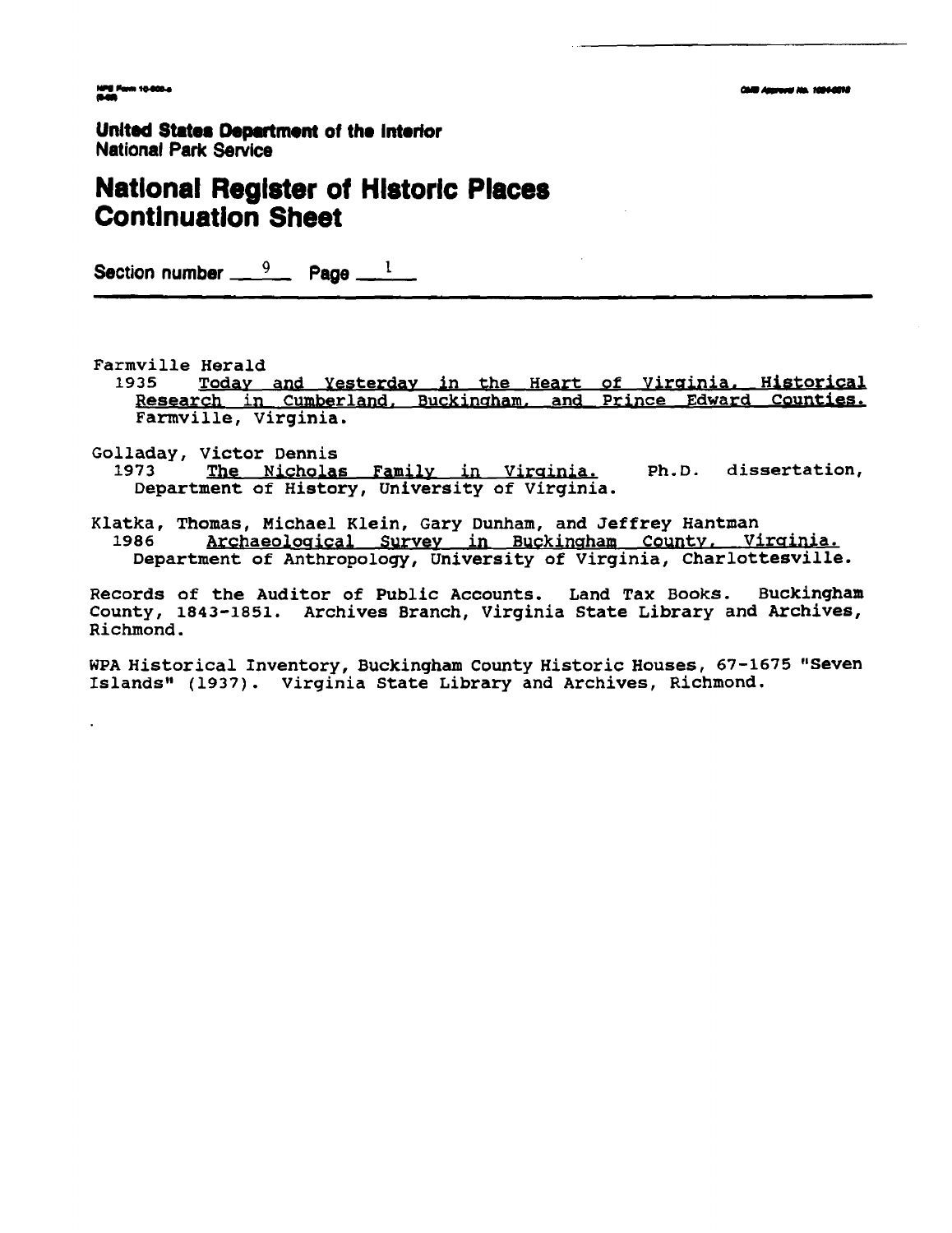### **National Register of Historic Places Continuation Sheet**

Section number  $10$  Page  $1$ 

UTM References

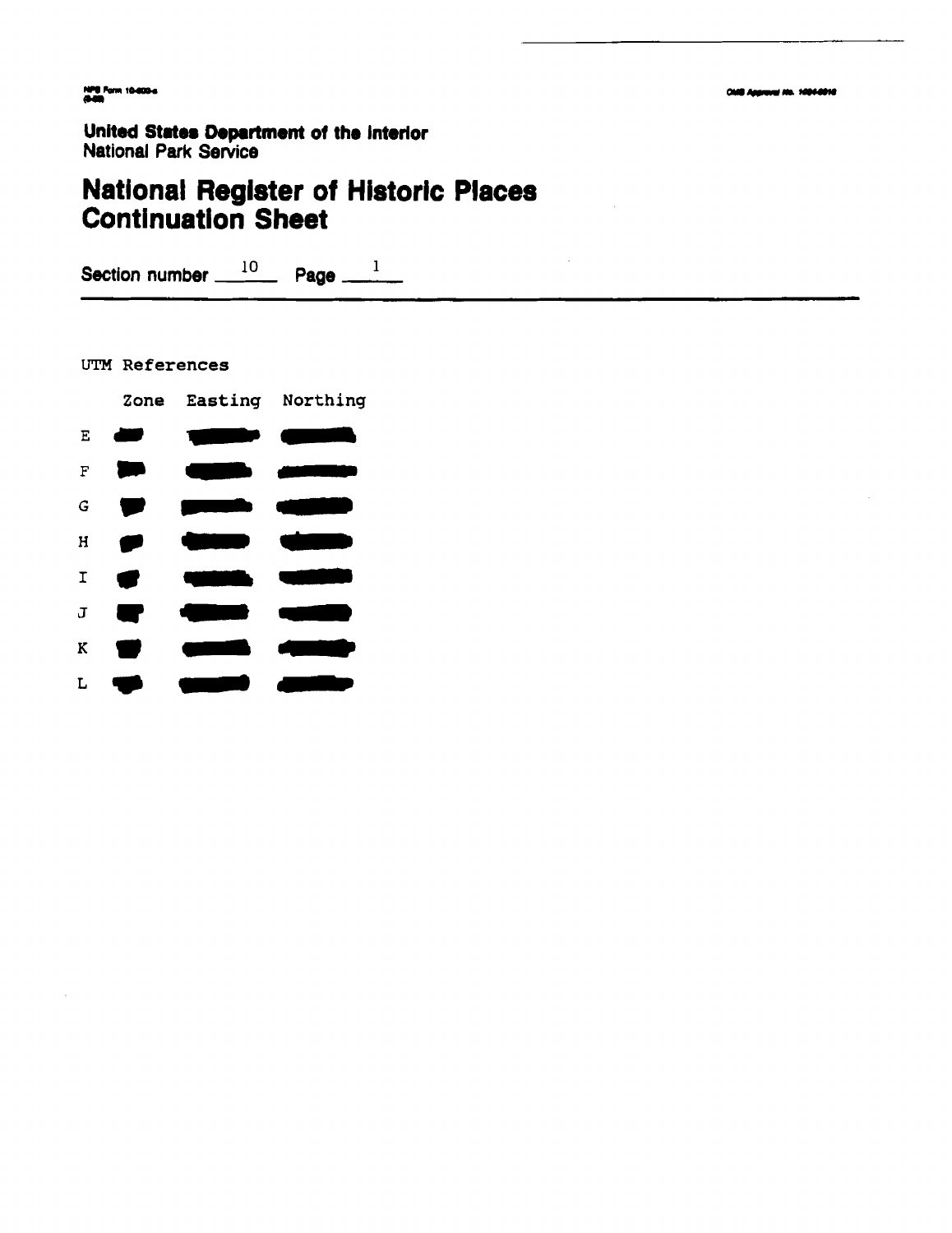### **National Register of Historic Places Continuation Sheet**

**Section number 10 Page 2** 

**core of the original Seven Islands patent of 1723. The main house occupies a high knoll in the approximate center of the property and commands the view Continuation and States Department of the interior National Park Service**<br> **National Register of Historic Places**<br> **Continuation Sheet**<br>
Section number 10 Page 2<br>
<br>
core of the original Seven Islands patent of 17<br>
a